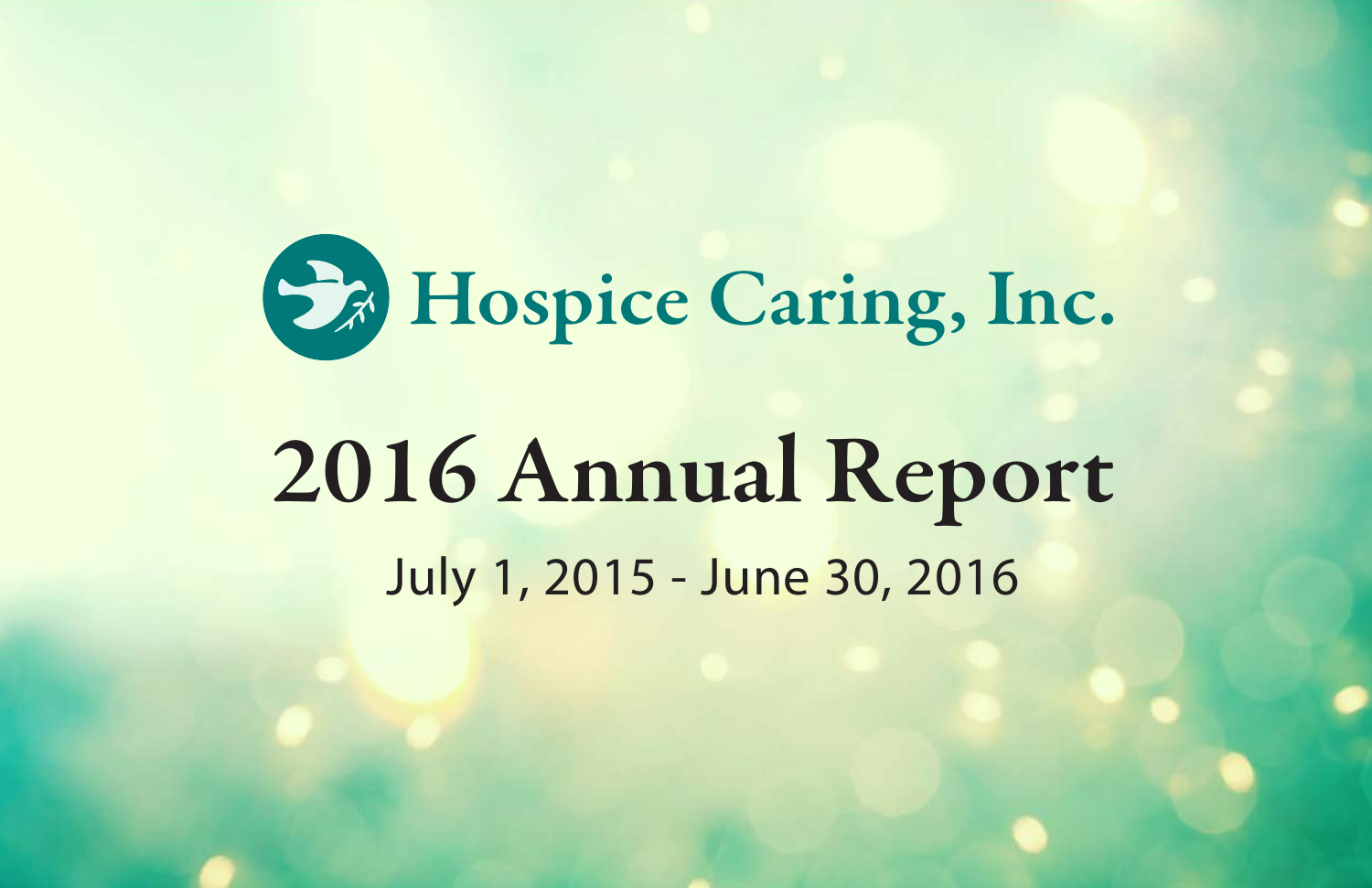

"As Jan's illness entered the end phase, visits and support from friends diminished. When she needed the support of her friends the most, they were off in their own worlds. That is when Hospice Caring made the biggest difference. Audrey was there for Jan. As death approached, she became more involved, not less involved. She supported us through the last months of Jan's life and beyond as we took care of Jan's committal, burial, and memorial service." - Dan, Jan's Husband

"The 'hospice lady' came week after week, always ready to listen, lend a hand, do an errand. Sometimes I cried the entire time she was there, but she kept coming back. Then, once, I napped in my chair through her entire visit, waking up just in time to burst into tears because she was leaving. She wasn't 'the hospice lady' anymore, she had become my friend Audrey." - Jan 1955 – 2016

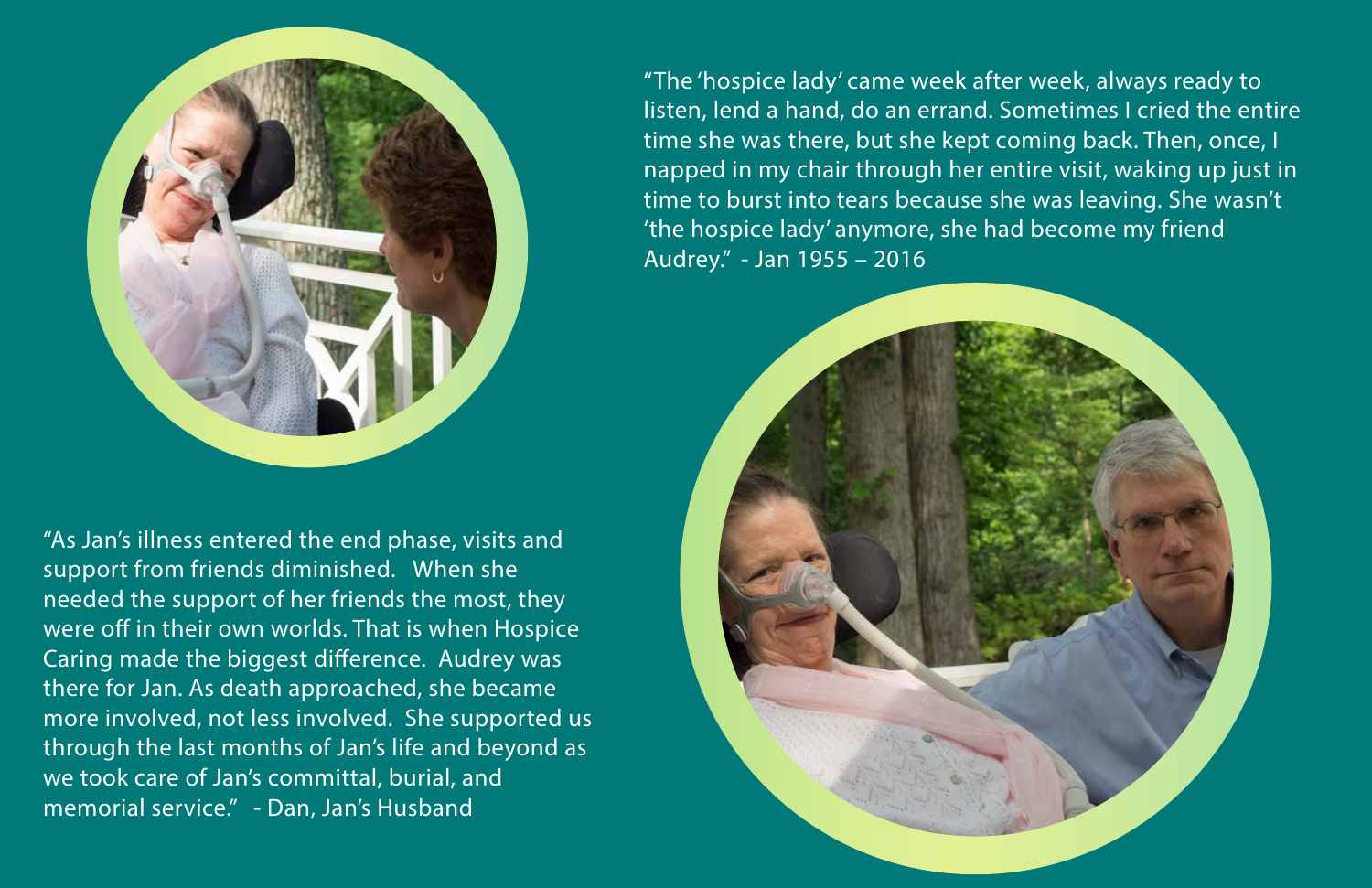Dear Friends of Hospice Caring,

Fiscal Year 2016 marks the 27th year that Hospice Caring has served Montgomery County residents. In this report, you will see our growth in 2016, not only in the number of people served, but in the types of services now available that were unheard of in the past.

### **Fiscal Year 2016 organizational accomplishments:**

- Completed a comprehensive strategic planning process which led to the creation of a Three Year Strategic Plan (FY2017-2019) to guide program growth and diversication while maintaining quality
- Instituted a performance measurement system for all programs which assesses how many were served, the quality of the programs, participant satisfaction and the impact/benefit for those served
- Expanded our language capacity in all programs by translating organizational fact sheet, program brochures and patient/client materials into Spanish and identifying Spanish-speaking volunteers in all of our programs
- Created a series of tip sheets for parents of grieving children, and translated into four highly spoken languages
- Developed and implemented a new program, Community Education

We are delighted to see the fulfillment of our mission and vision as a leading provider of social and emotional support for people with terminal illness, bereavement services, and community education. We are thankful for the confidence you have placed in Hospice Caring and are grateful for your continued support.

Most Sincerely,



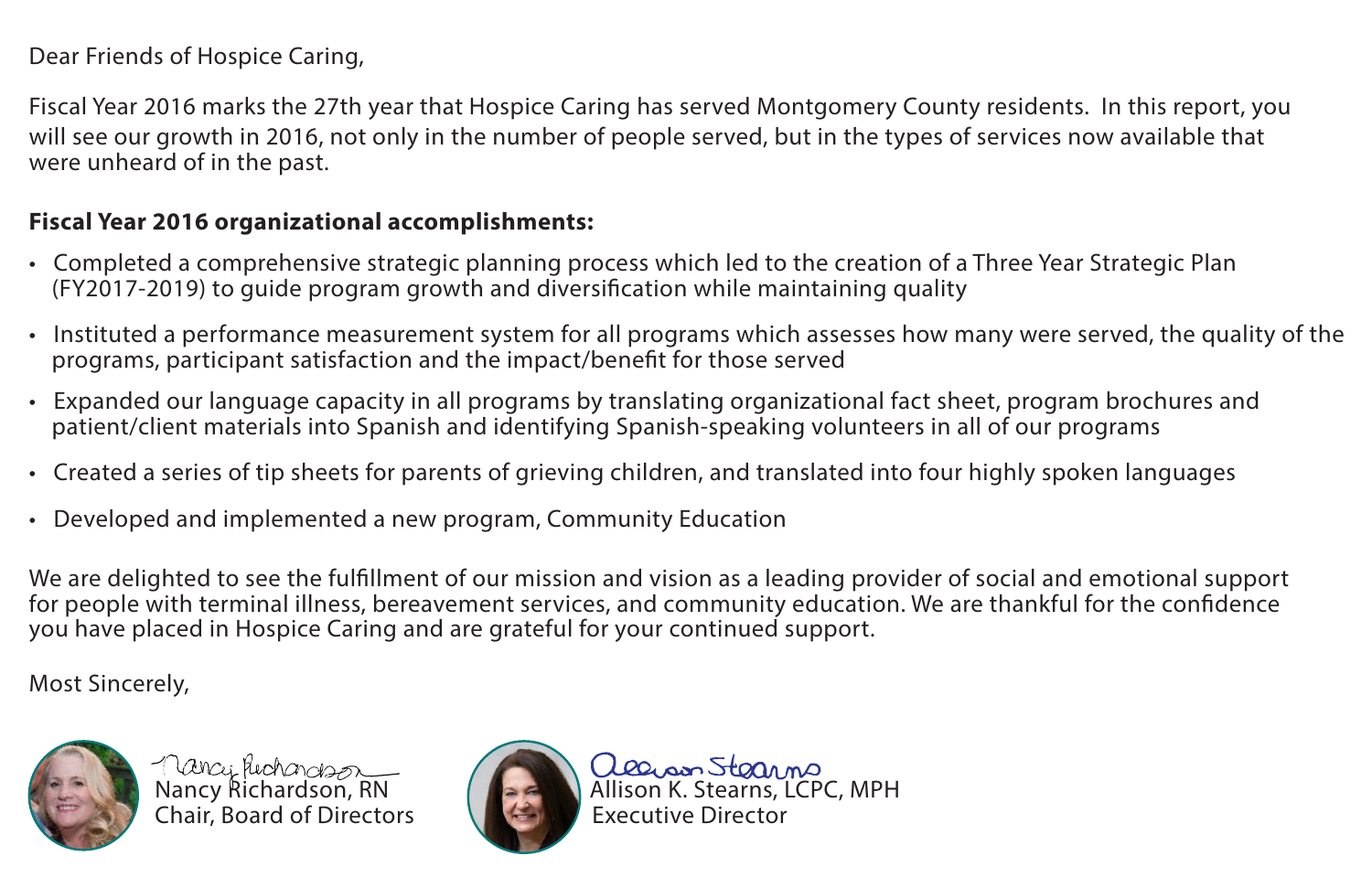**Strategic Goals:** This three year strategic plan (fiscal years 2017-2019) was approved by the Board of Directors on April 21, 2016. The plan serves as a blueprint for the future of Hospice Caring, Inc. Annual performance measures will be used to monitor progress and identify necessary adjustments to the plan.

# **Organizational Goals Program Goals**



Secure funding to sustain and expand programs and promote organizational longevity.



Ensure sufficient number of highly-qualified staff to manage volunteer workforce who deliver exemplary programs that meet desired outcomes.



Recruit, train and retain multilingual and culturally-diverse volunteers to continue delivering services and supporting administrative and fundraising activities.



Increase visibility to serve more Montgomery County residents, recruit volunteers, develop partnerships and increase donations.



Maintain electronic database and management reporting systems for tracking clients, staff, volunteers, program outcomes, fundraising and nancial information.





Increase compassionate caregiving services to assist more people with terminal illnesses.



Grow peer support groups, camps, retreats and family programs to serve more grieving individuals and families.



Expand community awareness about serious illness, death and grief through educational events, public awareness campaigns and professional workshops.



To view our intended program outcomes, please visit www.HospiceCaring.org and click on strategic plan.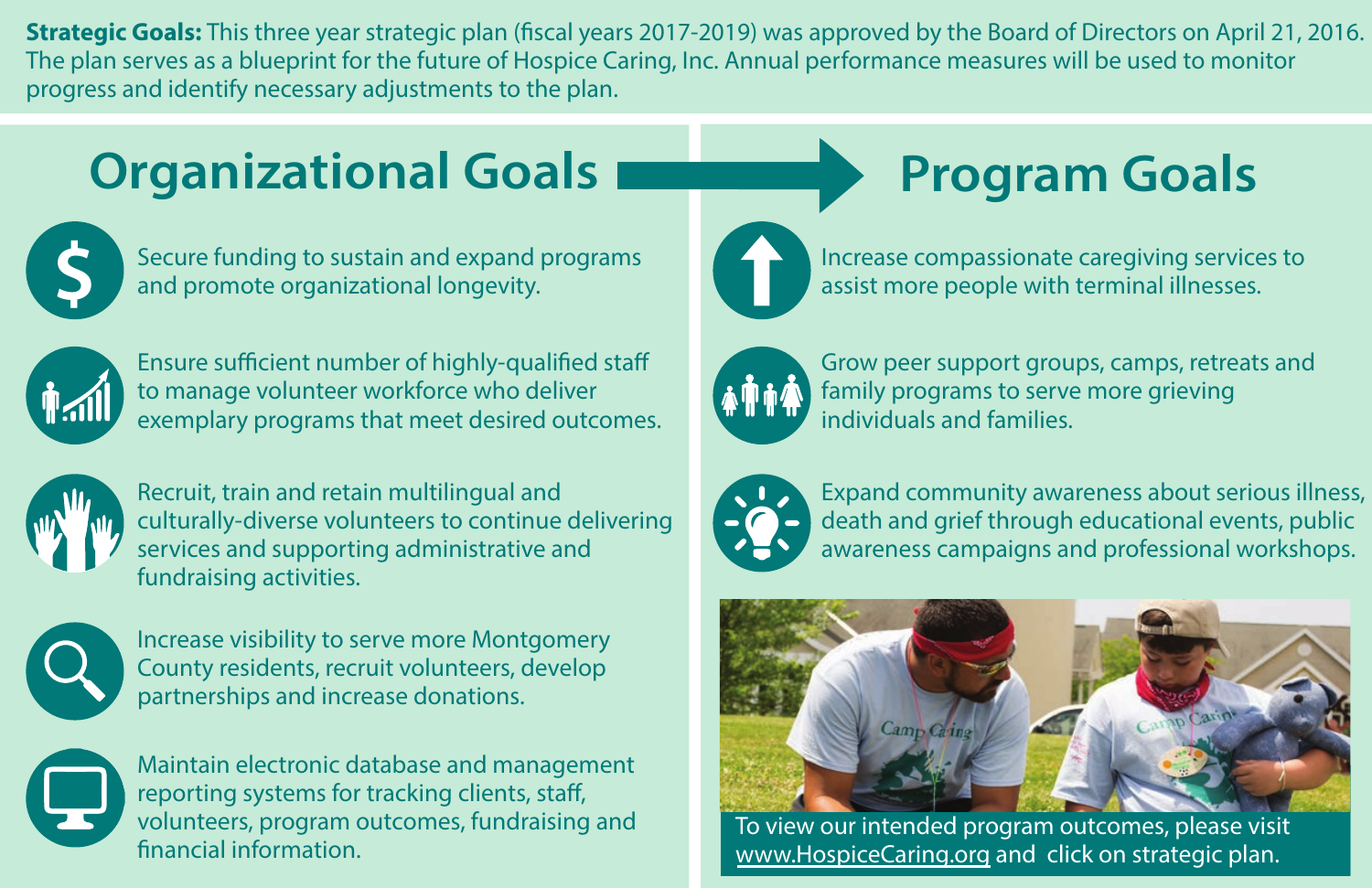# Volunteers Add Value

Hospice Caring's direct services are delivered by screened and trained volunteers, all of whom recieve ongoing guidance, continuing education and supervision.

11,918

**Hospice Caring leveraged 11,918 hours of volunteer support, the equivalent to 5.7 full time staff** 

\$317,496

**\$317,496\* is the monetary value of**  volunteer hours in fiscal year 2016.



\*Based on information from indepdentsector.org

# **"It is enormously satisfying to give back."** - Volunteer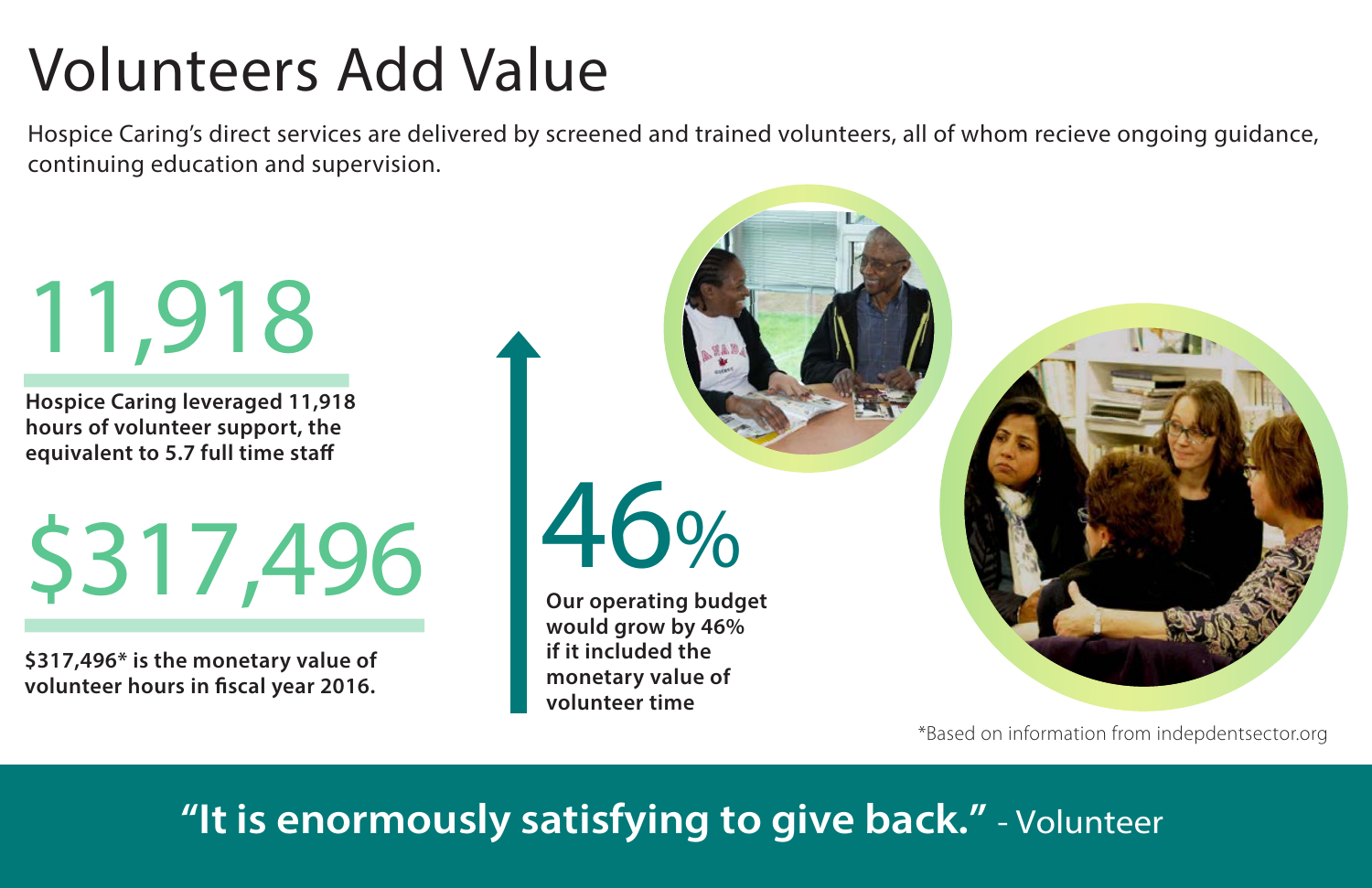# Volunteer Helping Hands

Volunteer Helping Hands, Hospice Caring's patient and family caregiving program, offers short-term, practical, social and emotional support for people of all ages with a serious illness and no reasonable prospect of a cure.

Services include but are not limited to: companionship and emotional support, assistance with household tasks, respite care, patient advocacy, and limited transportation to appointments.



- **· 109 patients and 251 family members were served this year**
- **· 2,394 volunteer hours of service to patients and families**
- **· 188 days was the average length of service per patient**
- **· 42 of the 43 patients who died in our care also benetted from a medical hospice**

## **Integrated service delivery between hospices\***

48 patients were being served by a General Hospice Care Program before they engaged Hospice Caring for volunteer support

19 patients enrolled in a General Hospice Care Program while receiving services from Hospice Caring



\*Hospice Caring is licensed by the state of Maryland as a Limited Hospice Care Program. We supplement General Hospice Care Programs and support patients who are still pursuing curative treatment as well as those who do not have a six month or less prognosis.

# **"We read together, talk about life, and laugh. We laugh!"** - Patient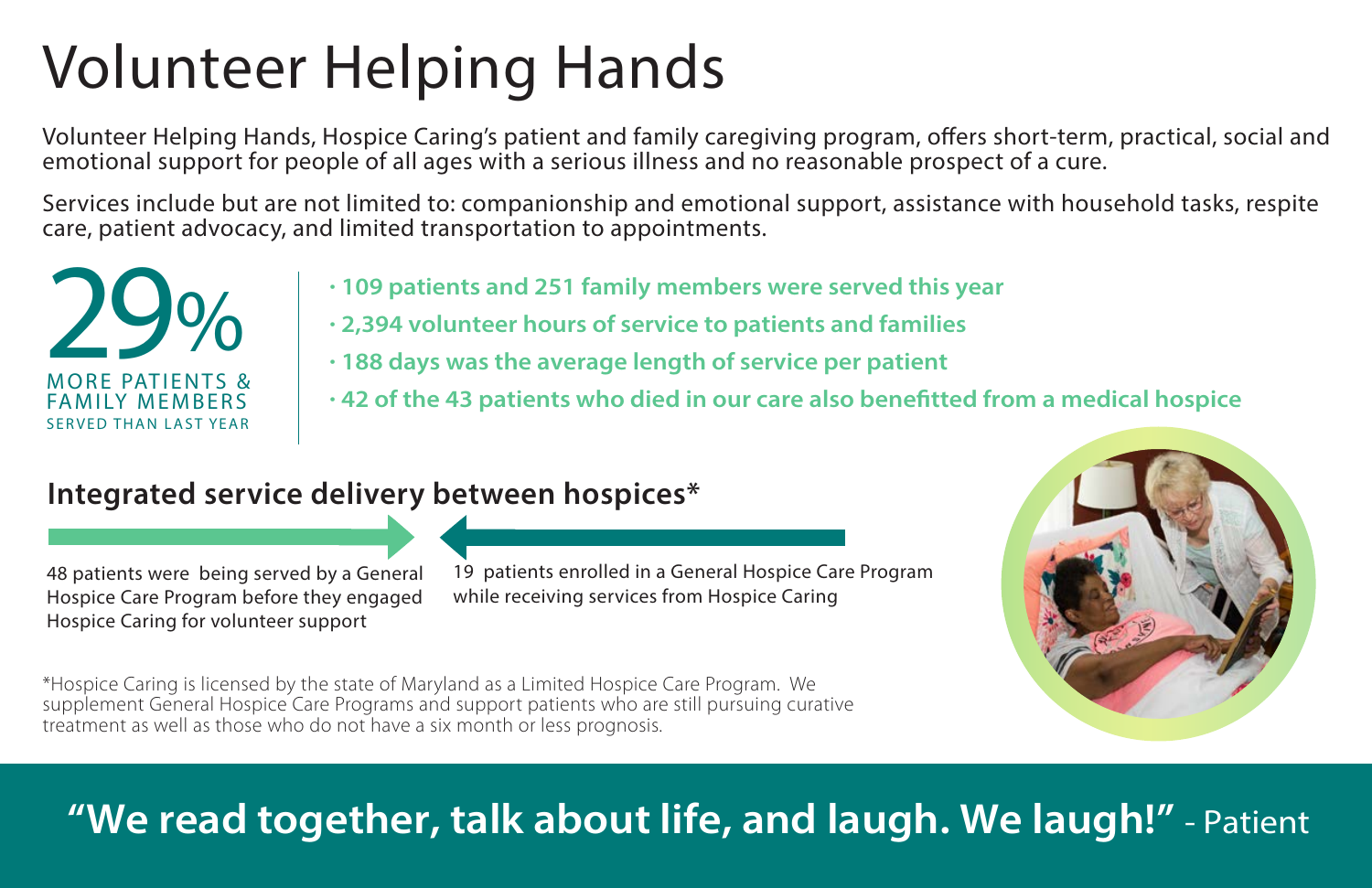# Adult Bereavement Support

Bereavement support groups, facilitated by trained volunteers, allow participants to meet others who are also grieving, share their stories, and learn from one another. Specialized groups include adult child loss, parent loss, sibling or friend loss, spousal loss, and suicide loss.

### **933 volunteer hours were spent facilitating Adult Bereavement Support Groups**



- **Services Included:**
- **· Adult Child Loss Group**
- **· Spousal/Partner Loss under age 50 Group**
- **· Spousal/Partner Loss ages 50-70 Group**
- **· Spousal/Partner Loss under age 70+ Group**
- **· Suicide Loss Group**
- **· Tree of Love & Candle Luminary Celebration**

## **"It was inspiring to work with such engaged volunteers!"**

-Fran Zamore, LCSW-C, Pro Bono Consultant, Bereavement Services

# **"This group helped me realize my feelings are normal."** - Participant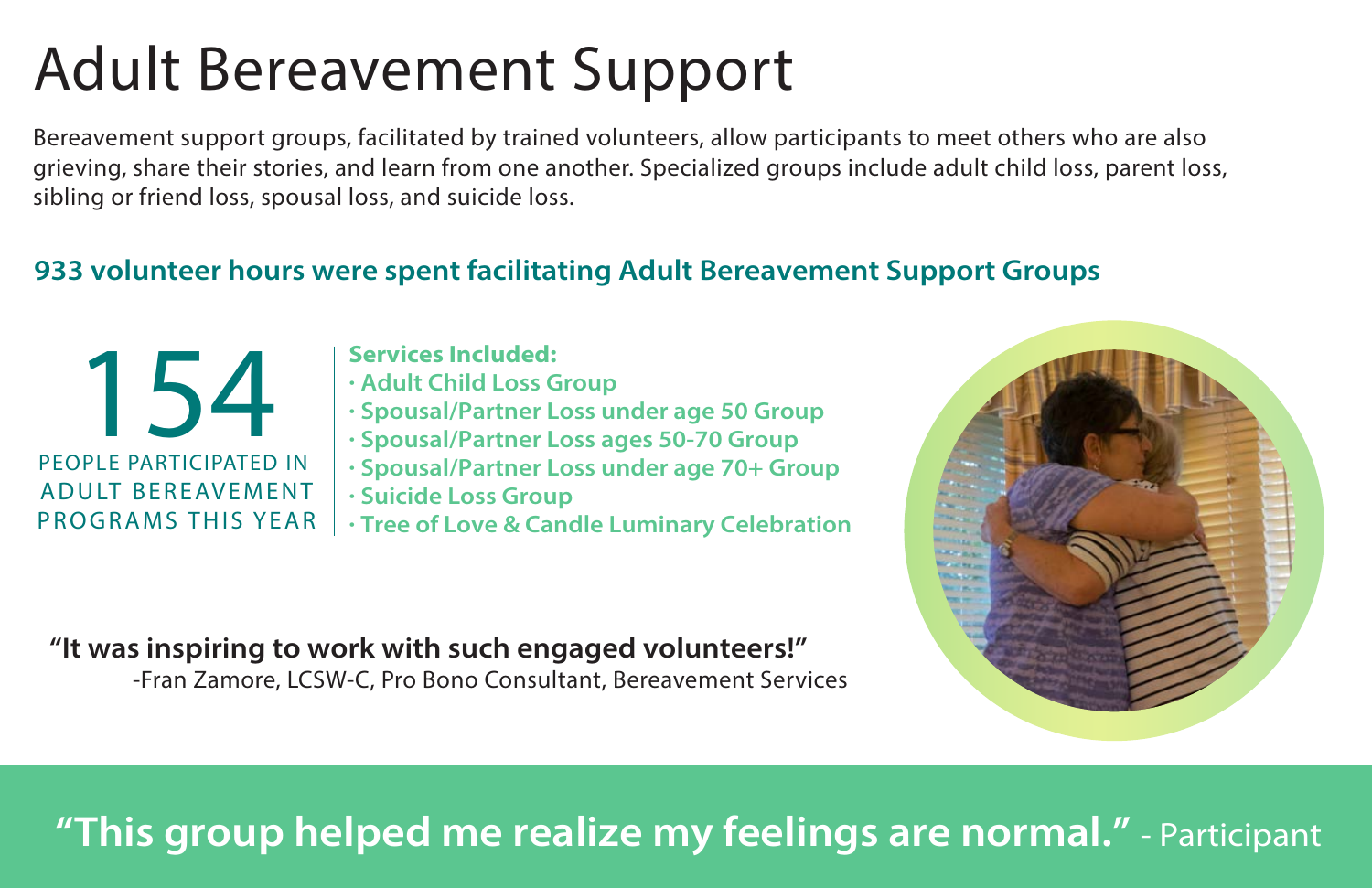# Camp Caring

This overnight weekend camp for grieving children, grades 2-5, includes age-appropriate discussions and fun-filled creative experiences designed to help children share their feelings with their peers. Camp Caring is offered in partnership between Hospice Caring and Bar-T, a premier childcare provider.

**25 Children, ages 8-12 attended Camp Caring this year.**





86% of campers reported feeling less isolated and gaining new coping strategies as a result of attending camp

100% of camp volunteers felt that Camp Caring promoted sharing and learning





In June 2016, Hospice Caring was selected by The Moyer Foundation to become part of the Camp Erin© Network, a national bereavement camp based on best practices.

Moving forward our children's bereavement camp will be called Camp Erin© Montgomery County and will serve at least 50 children and teens each year, ages 6-17.

## **"I learned it's okay to cry in front of people."** - Camper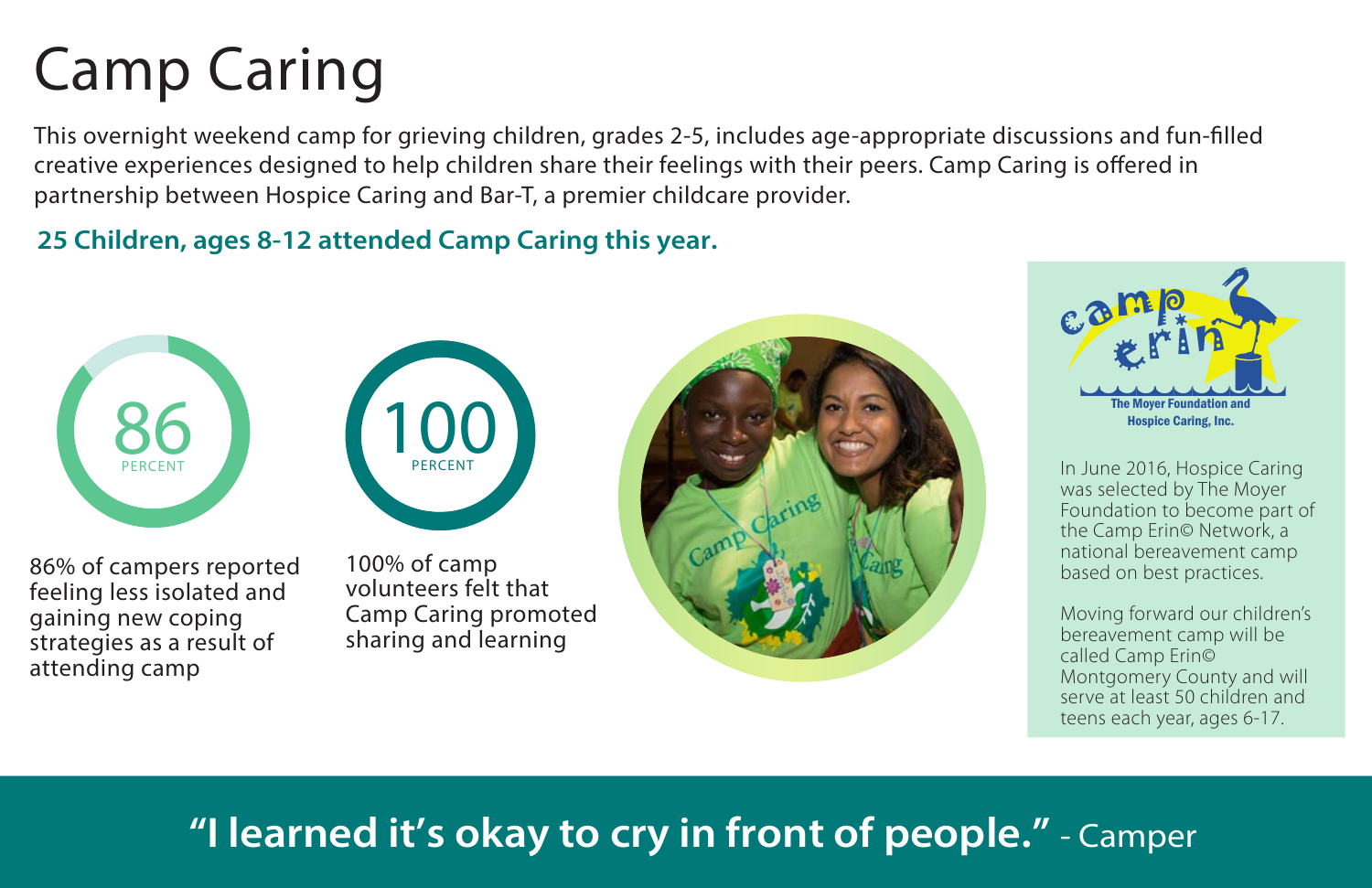# Good Grief Club

These seven-week support groups help children in grades K-12 explore their feelings, develop healthy coping strategies, and find comfort and safety in learning that they are not alone. These groups are facilitated by trained Hospice Caring volunteers in partnership Montgomery County Schools, independent schools, and other community-based organizations.

**248 students, grades k-12, completed Good Grief Clubs in 38 schools in Montgomery County this year. 6 parent workshops were held in schools to supplement the Good Grief Clubs.**



Thank you to the New York Life Foundation for enabling us to expand our reach, develop parent workshops, and create tip sheets for parents

43% more children served than last year

of grieving children.

93% of students reported they learned strategies or tools to cope with difficult times **94** PERCENT

94% of counselors reported that the children in Good Grief Clubs created connections with other grieving students that they expect will last beyond the club

1/3

We strive to serve the most vulnerable members of our community. More than 1/3 of schools that held Good Grief Clubs had majority enrollment in Free and Reduced Meals (FARMS) program, an indicator for poverty.

## **"Talking to someone helps with our problems."** - Participant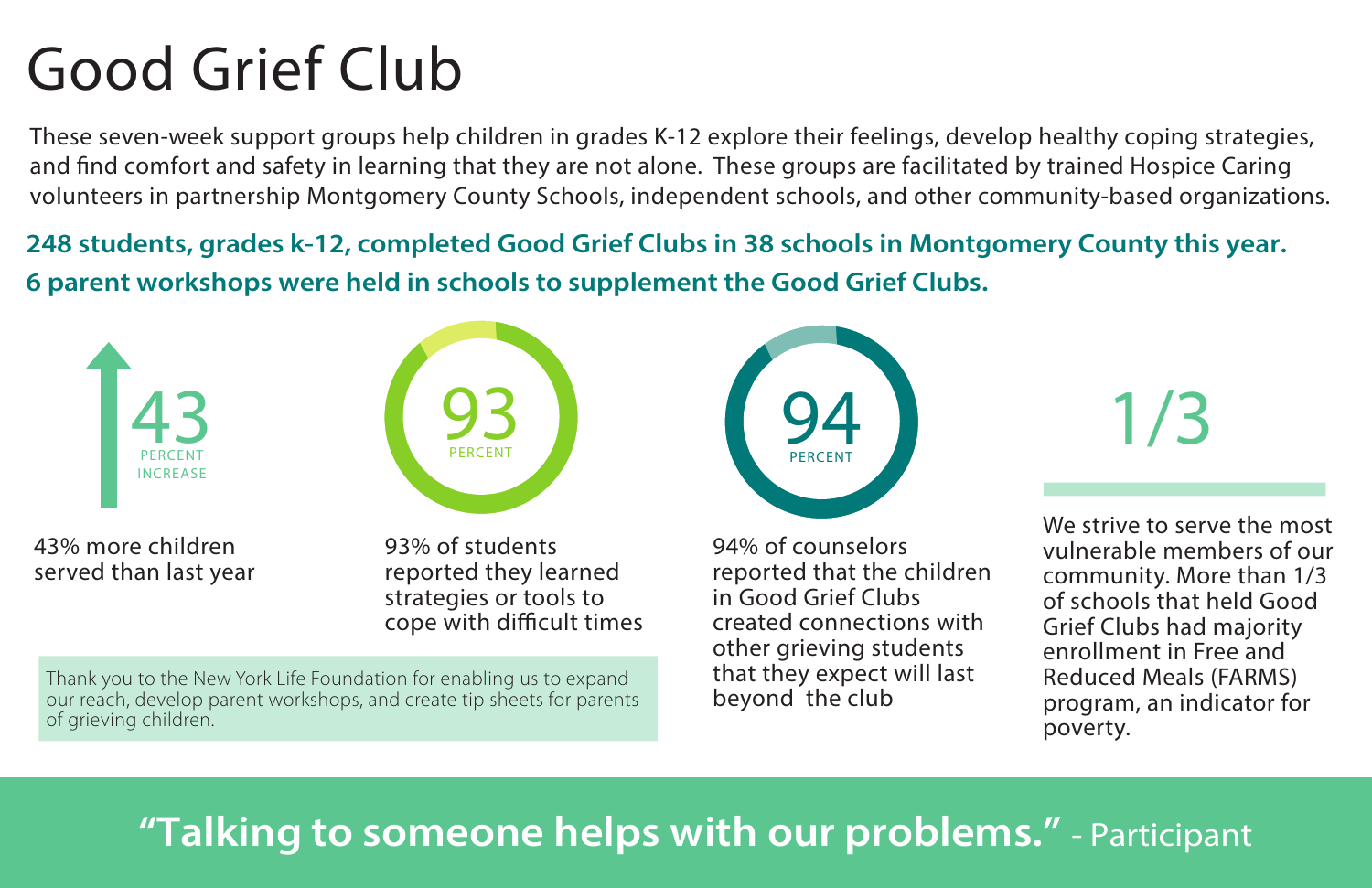# Community Education

Our Community Education program works to raise awareness and better equip people to address end-of-life and griefrelated issues. We host an educational series called Seasons of Caring, teach lessons on loss and grief in schools, offer continuing education (CEU) workshops for professionals, and facilitate dialogue on relevant topics in the community.



91% of Seasons of Caring attendees surveyed reported they gained valuable knowledge

**1,300** Community Members and Professionals<br>Participated in Workshops this year.  **Participated in Workshops this year.**

### **Seasons of Caring Workshops:**

- Caregivers Film & Reflection
- · Estate Planning 101
- · *Healing Grief: A Story of Survivorship* book discussion
- · Interfaith Panel on Beliefs around Death and Dying
- · *Why is She Acting So Weird?: A Guide to Cultivating Closeness When A Friend is in Crisis* book discussion

### **Professional Development for Mental Health Providers:**

Hospice Caring hosted presenters from the National Cancer Institute, the National Institute of Mental Health, and Jackie Ogg, MSW, LGSW, to provide a workshop on "Courageous Conversations with Adolescent and Young Adults, Their Families and Friends."



## **"It was an eye opening and enriching workshop."** - Participant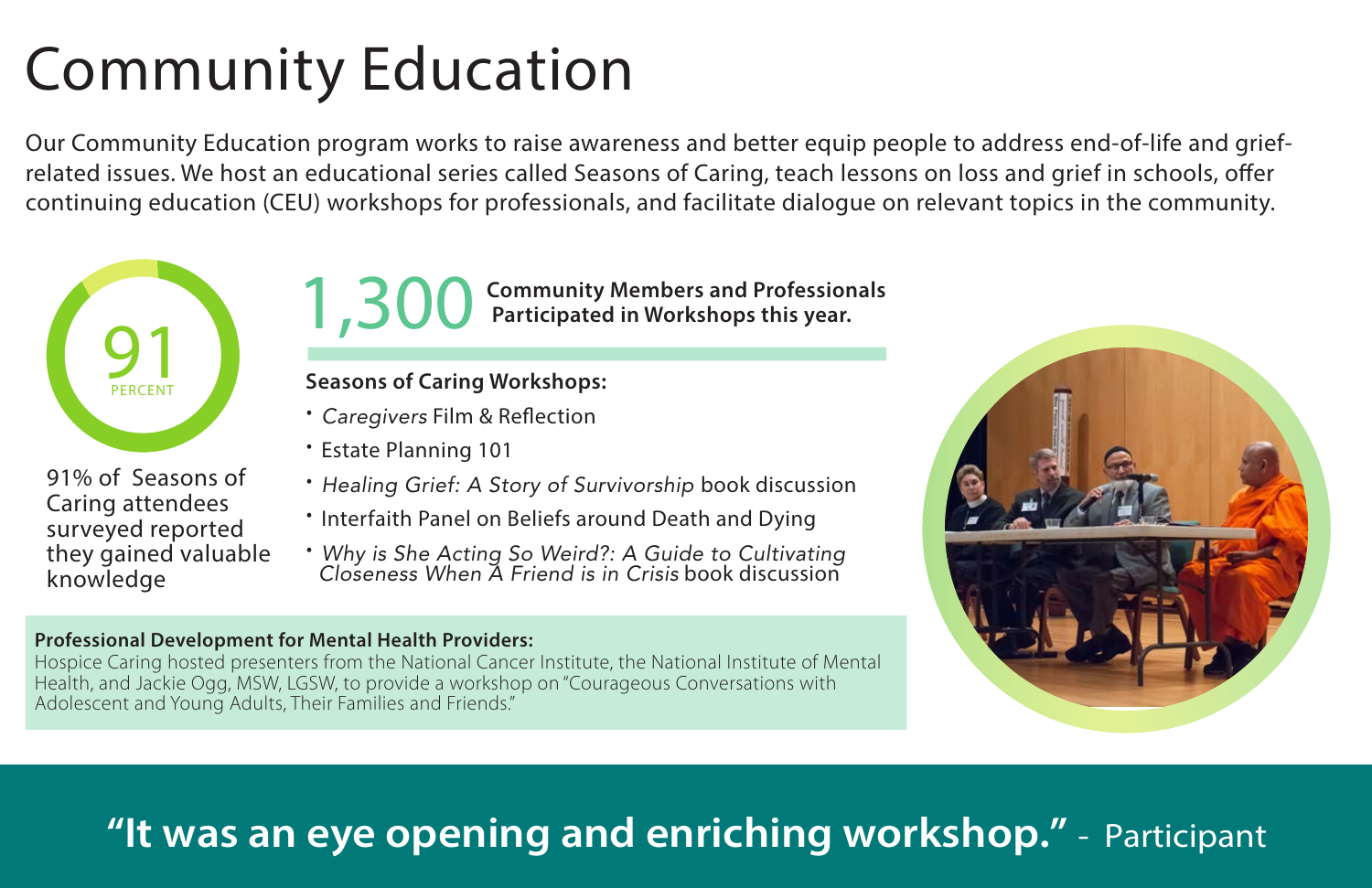# Fundraiser Highlights

**September 2015** - Silver Linings Gala honoring the Bracken Family, Miller and Long Co., Inc., and the Ogg Family

**October 2015** - BOWL-A-THON sponsored by Shulman Rogers

**December 2015** - Barnes & Noble Gift Wrapping

**February 2016** - Concert for Caring featuring the Bobby Lewis Blues Band

**May 2016** - Raise Your Glass Wine Tasting at the home of The Honorable Jeffrey Z. Slavin



## **273 children participated in Good Grief Clubs in 38 schools in Montgomery County "It feels great to support such a pure charity."** - Raise Your Glass Attendee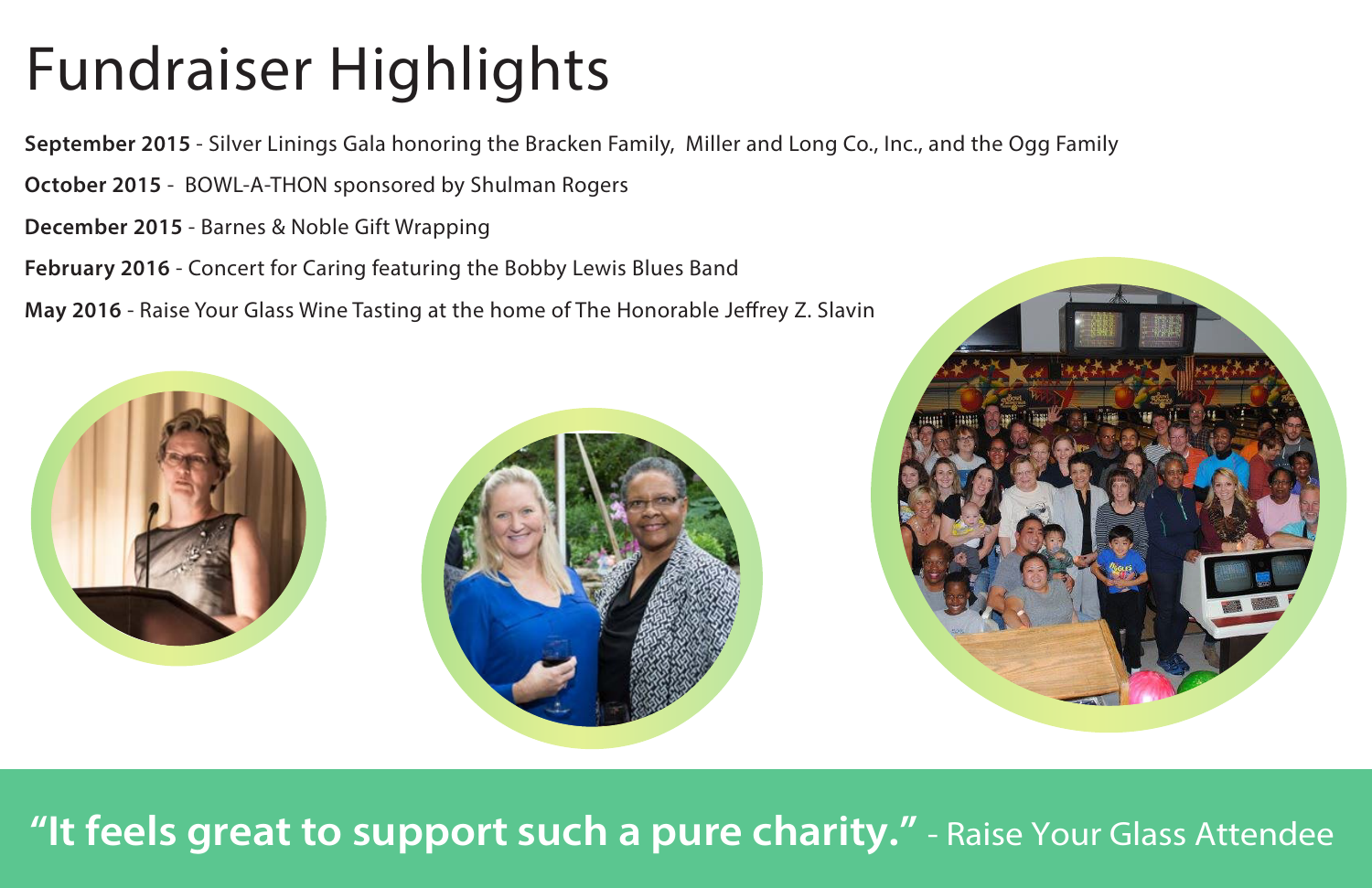# Financial Highlights

### **Revenues**

| Grants, Awards & Donations \$238,211 |             | 34.9% |
|--------------------------------------|-------------|-------|
| Special Events                       | \$320,821   | 46.9% |
| In-kind Contributions                | \$122,758   | 18.0% |
| Earned Income                        | $5 \t1.375$ | .2%   |
| <b>Total Revenue</b>                 | \$683,165   |       |

### **Expenses**

| <b>Program Services</b> | \$747,387    | 92.1% |
|-------------------------|--------------|-------|
| Management & General    | $$40,849*$   | 5.0%  |
| Fundraising             | $$23,090*$   | 2.9%  |
| Total Expense           | \$811,326 ** |       |

When needed, Hospice Caring uses funds from it's investment accounts to support operations.

\*For every \$100 in expenses, \$92.10 is spent on programs

| ASSETS, LIABILITIES & NET ASSETS        |  |  |
|-----------------------------------------|--|--|
| Statement of Financial Position Summary |  |  |

|                     | As of June 30, 2016 |
|---------------------|---------------------|
| <b>Total Assets</b> | \$3,225,517         |
| <b>Liabilities</b>  | 34,588              |
| Net Assets          | \$3,190,929         |



None of our services are reimbursable by Medicare or funded by any other Federal or State source. All services are free of charge.

### **Accountability**

Maryland Nonprofits has recognized Hospice Caring, Inc. with the Standards for Excellence designation. Organizations receiving Standards for Excellence recognition have been carefully evaluated and found to consistently model high professionalism in their self-regulation of ethical and accountability practices.

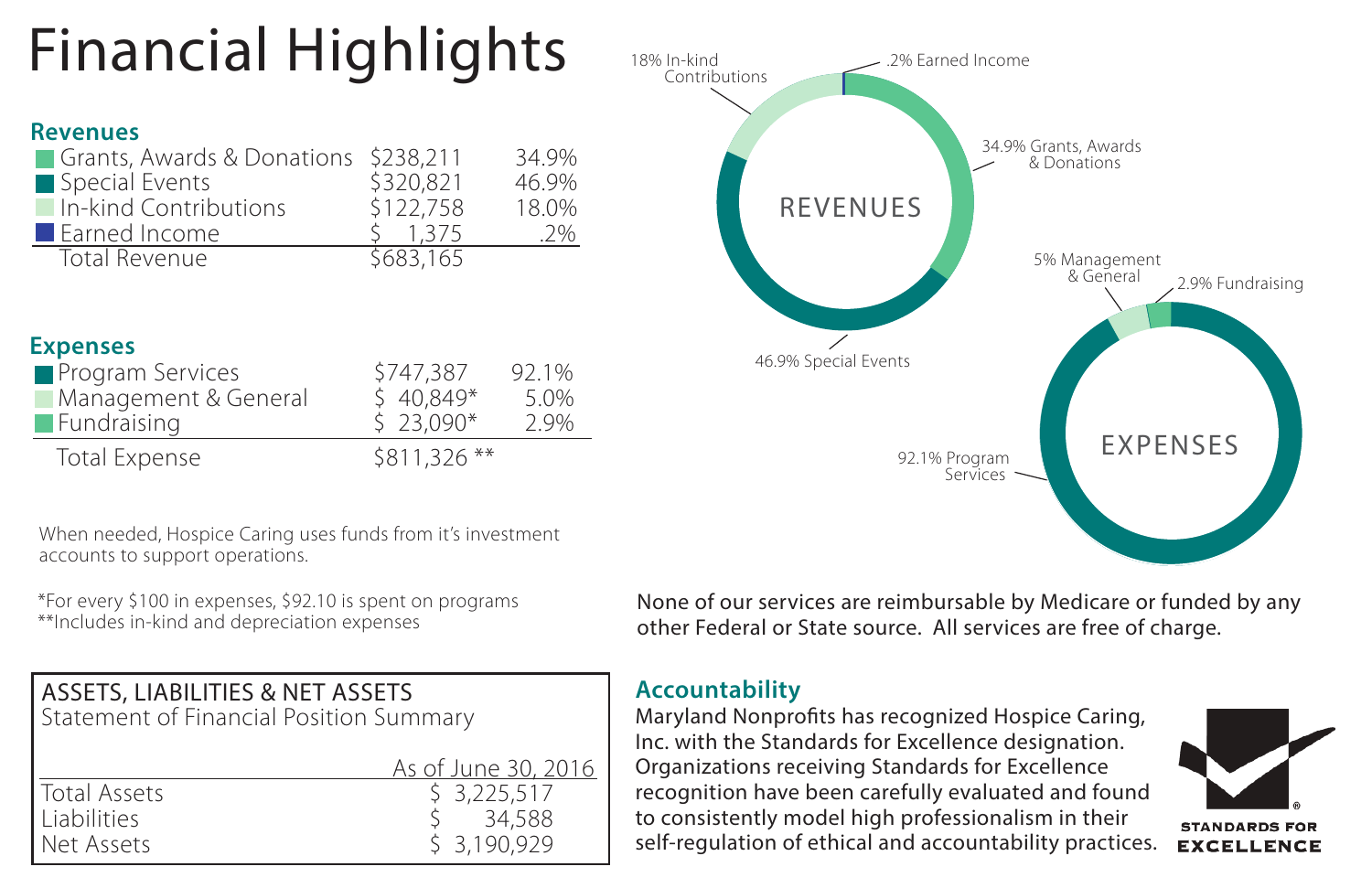# Thank you to our Volunteers

#### **Administrative, Garden, and Organizational Volunteers**

Sandra Bracken · Terry Buckler · Stella Campagna · Wai Ping Chan · Joan Crowe · Monica A. Czaplinski · Maggie Daly · Ahmad Emad · Hope Gleicher · Jane Halpin · Denise Howard · Joyce L. Miller · Amber Ramsay · Toni Robinson · Anna Saylor · Ellen M. Sirkis · Jean Threadgill · Elizabeth Tinling · Marie Waldron · Carol A. Walsh · Bobbie Willens · Sue Zarrett · Lynn E. Zepp

#### **Adult Bereavement Volunteers**

John A. Coggins · Lorine Coyle · Jade Davis · Carlos del Real · Zahra Dorranian · Robert Dymond · Caroline Finn · Steven E. Garelick · Joan Gaul · Hilary Kaplan · Sherri Kelty · Ann Kline · Kate Mann · Diane M. Marks · Marci Michael · Lisa Paul · Cecilia Rajnic · Margaret Rosario · James A. Rossi · Anu Sharman · Marcia Sherman-Ehrman · Ellen M. Sirkis · Debbie Sobeloff · Lisa Sponaugle · Janis V. Thurman · Marie Waldron · Fran Zamore · Pam Zembiec

#### **Camp Caring Volunteers**

Shehzad Ahmed · Demetrius Arnold · Abraham Aviles · Mike Bucci · Mickey W. Cook · Christopher Daly · Maggie Daly · Lamar Davis · Shivana Dinally · Renee Dorsey · Barbara Goldberg · Edward Hagarty · Jose Hernandez · Chris Lastre · Amar Mehta · Nidhi Mehta · Elisa Merendino · Joan Miller · Kip Nalley · Rick Peterson · Cecilia Rajnic · Nancy Richardson · Patrick Richardson · Toni Robinson · Audrey Rothstein · Anna Saylor · Carolyn Schick · Bexia Shi · Tamara S Thomas · Cecilia Thonet · Douglas Vo · Hanna Weissberger · Patricia Wolper

#### **Community Education Volunteers**

John A. Coggins · Monica A. Czaplinski · Edward Hagarty · Denise Howard · Robin Levien · Ken Miller · Joan Miller · Jackie Ogg · Audrey Rothstein · Anna Saylor · Dr. Marvin Sirkis · Ellen M. Sirkis · Cecilia Thonet · Karen Tuohy

#### **Good Grief Club Volunteers**

Kate Alcamo · Deena Barlev · Iris Bowen · Anita Branison · Lois Crooks · Kathy Crosson · Monica A. Czaplinski · Arthur Dewey · Zahra Dorranian · Lois Geller · Jennifer Gold · Jody Goldkind · Mary Hart · Sherri Kelty · Leslie Libby · Colleen Luzier · Deborah McIndoe · Marleen Meier · Marci Michael · Kathryn Niewenhous · Jackie Ogg · Joan Quinlan · Toni Robinson · Georgia Rosales · Anna Saylor · Diane Schwartz · Ellen M. Sirkis · Debbie Sobeloff · Lisa Sponaugle · Cecilia Thonet · Elizabeth Tinling · Amanda Trejo · Nancy Twiford

#### **Volunteer Helping Hands Volunteers**

Marsha Aaron · Amalia Alberti · Rev. Stephen M. Anderson · Kathleen R. Bainbridge · Waheeda Vida Bashmi · Sharon L. Beall · Ila Beck · James Beck · Linda Marie Biornson · Bill Blandford · Mike Bucci · Doris Byrd-Watts · Kristin Ceccotti · Wai Ping Chan · Difan Chuang · Mary Clark · Frank Corrigan · Becky Cromwell · Jade Davis · John Donnelly · Jim Ford · Jennifer Gold · Martha Good · Edward Hagarty · Pamela R. Hard · Raymond Hoewing · Elizabeth Holford · Josephine James · Hemalatha Katragatta · Vandana Kharod · Ann Kline · Jennifer Koehl Frohman · Joan Kumar · Lisa Lagowski · Katia Lathrop · Sally Marchessault · Jon R. May · Marleen Meier · Maria-Estella Merrell · Mike Michaelson · Joyce L. Miller · Donna Murphy · Julie Mustelin · Richard Noreikis · Karen Novak · Lynn C. Pivik · Cecilia Rajnic · Donna Reilly · Peggy Robbins · Toni Robinson · Suzanne Robinson · Stacie Rogers · Margaret Rosario · Audrey Rothstein · Carol Rouse · Edit Sayko · Anna Saylor · Bexia Shi · Karen Simon · Ellen M. Sirkis · Jackie Szczepkowski · Jacquie Tennant · S. Patricia Thomas · Janis V. Thurman · Elizabeth Tinling · Karen Tuohy · Rhonda Weinstein · Hanna Weissberger · Monica Welch · Diane White · Prince E. Willis, Jr. · Ellie Young

#### **Special Event Volunteers**

Cheryl Acapulco · Josh Acapulco · Michelle Allen · Donna Almany · Susan Bhore · Linda Marie Bjornson · Katie Bol · Jayne Anne Bond · Terry Buckler · Maryann Bullion · Geraline Joan Carroll · Lexy Costanzo · Stacy Costanzo · Monica A. Czaplinski · Christopher Daly · Maggie Daly · Boris de Souza · Karen Diamond · Zahra Dorranian · Patricia Einhorn · Emily Einhorn · Jeanne Ellinport · Sylvia Ellis · Ahmad Emad · Caroline Finn · Beverly Flick · Rochelle Follender · Laura Forman · Bruce A. Goldensohn · Ann Goldensohn · Scott Harris · Denise Howard · Janine Jackson · Esther Kaleko-Kravitz · Hilary Kaplan · Gail Katz · Sherri Kelty · Ann Kipper · Stephen Kravitz · Brenda Lee · Lynne Lewis · Yi Sinn Lin · Colleen Luzier · Theresa Lyles · Annika Mergner · Marci Michael · Joyce L. Miller · Cecilia Mustelin · Jeff Olson · Steve Ornstein · Sherry Osborne · Denise Perez · Amy Perez · George Photinakis · Margie Powell · Toni Robinson · Natasha Romano · Margaret Rosario · Audrey Rothstein · Anna Saylor · Anna Saylor · Lynn Schneider · Carol Seloire · Anu Sharman · Leann Sherman · Marcia Sherman-Ehrman · Hon. Jeffery Slavin · Jennifer Solovey · Beverley Soodak · Craig Spirka · Beth Stahl · Dan Stahl · Roberta Stahl · Elizabeth Stonesifer · Elizabeth Tinling · Walt Tinling · Clarissa Tribes · Sue Zarrett · Ellen Zeff · Lynn E. Zepp · Lulu Zhao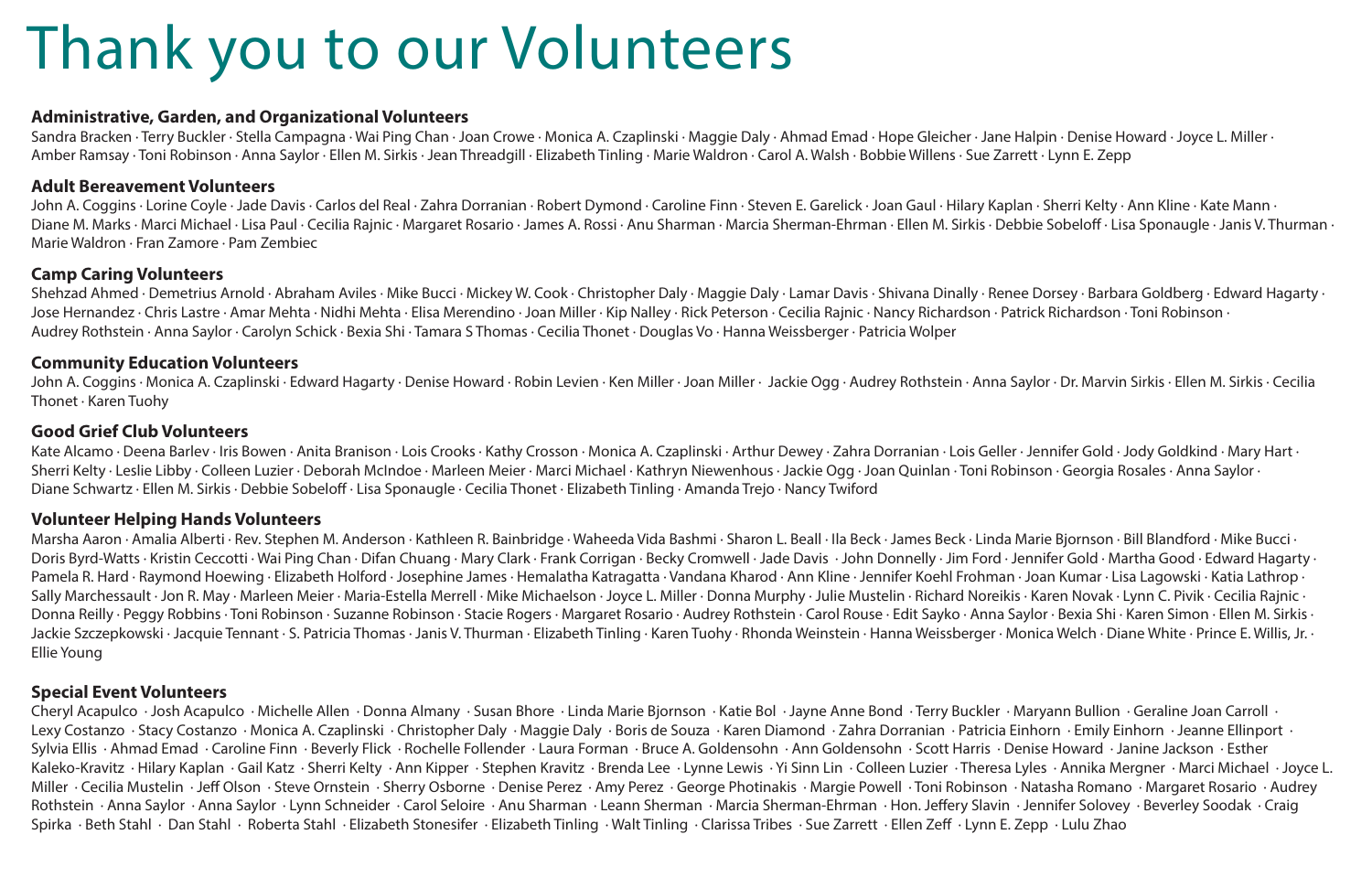# Thank you to our Donors

#### **Donors \$10,000+**

Sandra and Pete Bracken · Clark-Winchcole Foundation · Edge Floral Event Designers · J. Willard and Alice Marriott Foundation · Margaret A. Roberts Charitable Foundation · Miller & Long Co., Inc. · Montgomery County DHHS · Julie and Tomas Mustelin · Nancy Peery Marriott Foundation · New York Life Foundation · Ron Newlan · Richard E. & Nancy P. Marriott Foundation

#### **Donors \$5,000-9,999**

Sarah Adair · Lois K. and Conrad V. Aschenbach · Bar-T Holding, Inc. · Brendan Ogg Memorial Fund · Kenneth and Julie Cook · EagleBank · George Preston Marshall Foundation · Stephen and Jane Halpin · Bill and Pam Hard · HOAR Construction · Carole Kaminsky · Richard and Rebecca Kay · Mark Klein and Deneen Wilson · John M McMahon · Joan and Ken Miller · Montgomery County Council · Penguin Random House · Revere Bank · Rothstein Communications · Shulman, Rogers, Gandal, Pordy, Ecker, P.A.

#### **Donors \$3,000-4,999**

Avison Young · Bernie Buteau · City of Gaithersburg · Clark Construction Group, LLC · CohnReznick · Lisa and Sean Creamer · DAVIS Construction · Gimmel, Weiman, Ersek, Blomberg & Lewis, P.A. · Penny and Jim Gladhill · Sara and Jim Harris · HR Solutions, Inc. · Katzman Family Foundation · Thomas and Clare Keller · King Auto · Linda and Ian Kramer · Law Rocks, Inc. · M&T Charitable Foundation · Kathleen McCallum · Mead Witter Foundation, Inc. · Elisa Merendino · Michelle Mergner · National Lutheran Communities & Services · Ronald and Joy Paul · Sandy Spring Bank · Jeffery Z. Slavin · Susan E. and Joseph Sparmo · Stragetic Management Consultants, LLC · US Wellness, Inc.

#### **Donors \$1,000-2,999**

Stephen M. and Jane Anderson · American Institutre for Research · America's Charities · Deena Barlev · Jose Benitez · Capital Bank · Rita Cea · Lucy M.S. Chang · Colonial Parking, Inc. · Vincent L. and Linda Crivella · Ala B. Fisher · Susan Gordan Freed · Gerald and Carol Gimmel · Good Shepherd Lutheran Church · Daniel Gorman · Chickie and Leslie Grinspoon · Harwood House Thrift Shop · Healthful Touch Massage · Lawrence A. Hendershot · Tim Hester · Michele Kelly · Adam Kline · Lynne Lewis Cosmetics · Lisa McKillop and George Fordham · Mead Family Foundation · Mitchell Best Homes LLC · Montgomery Village Rotary Cub Foundation, Inc. · James M. Reilly · Geoffrey and Elaine Secker · Skidmore, Owings & Merrill LLP · Laurie Sparks · Spirit Airlines, Inc. · Jonathan Stephens · Steven VanGrack Law, P.C. · Stephen and Jacquie Tennant · Rodney and Jan Thompson · The Meltzer Group, Inc. · The Phoenician · Carol Trawick · Unitarian Universalist Church of Rockville · William A. and Lori Veirs · VWG Wealth Management Foundation · White Family Foundaion

#### **Donors \$500-999**

Bob Blakslee · Jacke and Bill Blandford · Christine Bragq · Braunstein Group, CPAs, PC · Jay and Lori Clogg · Kalle Dahl · Elizabeth Devlin-Foltz · Ed's Tree Service, Inc. · Kim Viti and Lou Fiorentino · Jane A Gordon · Gr Family Foundation, Inc. · Harriet Guttenberg · Healing Hands Chiropractic Health Care · Matthew G. Hard · Wini Herrmann · Jeffrey Huff · Kevin Kane · Jack P. Kelly · Vandana Kharod · Jeffrey Kolender · Ellen Lazar · Linowe Blocher LLP · Mark Lee Lofgren and Kathryn L. Niewnhous · Cara and Rob Marks · Maryland Live! Casino · Beverly O. and Gary McGarrity · Bobbie and Sidney McNairy · MemberCar · Jeannette and Patrick Mendonca · Iris Mersky · Montgomery College · Jackie and Clay Ogg · Park Potomac Bldg. E LLC · James S Patterson · Judith R Peres, LCSW-C · Narayanan and Anne Ramachandran · Dr. Mark Richards · Erich Roessler · Peter Roman · Randy and Sheri Rothstein · Russell Rothstein · Sandy Spring Lions Club · Simpson Law, PA · Marvin and Ellen Sirkis · Barry Slevin · Snyder Cohn · Soroptimist of Upper Mont. Co. · Sparkle n' Bloom New Wave Salon · Allison K. and Eric Stearns · The Pig/Eatwell DC · The Stempler Family Foundation · Total Wine & More · Mike and Sandy Vega · C. C. Veirs III · Terry R. Weiner · Wellborn Family Fund · Zalco Realty, Inc.· Zoe's Kitchen · Barbara Zolkiewicz

#### **Donors \$1-499**

Marsha Aaron · Jane Abrams · Toko Ackerman · Rosemarie and Byron Acuff · Claudia S. Adams · Douglas J. and Eva T. Adams · Adeptus Partners, LLC · Leonard S. Adler · Adventure Theatre · Patricia and Carol Ann Agayoff · Alex Mary A. Allman · Alpha Delta Kappa, MD Epsilon Chapter · Beth Altman · AmazonSmile Foundation · Brian W Ames · Marie B. Anderson · Jerry Anderson · Zaida Arguedas · Rosemary Arkoian · Artists & Makers Studios · As Kindred Spirits · Dorothy Auerbach · AW Sports. Inc: AW Promotionals · Barbara Jean Axelrod · Milt Axley · Diane Baillie · Anne Baker · Judy Baker · Dr. Robert W. Balentine · Anthony Balestrieri · Zetha V. Ballinger · Baltimore Ra Mary Madeline Bambeck · Kulley Bancroft · Rick and Sunny Banvard · Simone N. Barabasz · Tammy Barclay · Jeffrey Barker · Richard Barr · M. Theresa Barr · Stephanie Barrows · Vivian G. Bass · John Baugher · Richard and Doro Debbie Beins · Robert Bellison · Elaine Belman · Elizabeth Beltz · John Benchoff · Joyce Benson · Brian S. Bergman · Deborah Berkowitz · Robin R. Berman · Howard M. Berman · Deb Berner · Fran Bernstein · Randy and Lori Ber Rosalyn Beroza - Barbara P. Birnman · Nancy Bittle · Linda Marie Biornson · Diana June Blalock and Robert C. Jambou · Jacke and Bill Blandford · Fran and Bill Blot · Ernest and Ruth Anne Bond · Jay Bond · Jayne Anne Bond · - Jennifer Botchford - Maura Bowen - Bethany Bower - Bradley Hills Presbyterian Church - Kenneth and Marsha Braunstein - Margaret Rita Breakey - Brio Tuscan Grille - Fern J. Brodney - Elizabeth and Ronald Brouillard - Joan Tina Brown · Viola P. Brown Lee · Allyson D Browne, RN, BSN, MS · Judy L. Brubaker · Mike Bucci · Jerri Burgess · Mary B. Busby · James and Barbara Butler · Butler's Orchard · CG Coe & Son Inc. · C/O Altman Greenfield & Se W. Camp · Stella Campana · Robert Scott Campbell · Rosser and Barbara Campbell · Kathleen Canal · Elizabeth A. Canter · Robert B. Canter · Jane Carlin · Donald and Julia Carlson · Michael Jeff Carow · Joan Carroll · Roy Ca Castellan · Dan and Sharon Cayelli · Karin Chenoweth · Hannah Cheung · City of Hope - NE Region · William Clements · Quentin Clingerman · Clover Boutique · Bonny Cochran · Rosemary K. Coffey · Irwin Cohen · Carol Colacurci Lawrence and Ellen Coleman · Janice Commarato · Community Foundation for National Capital Region · Mickey Cook · Elaine H Cooper · Charles H Cooper · Baries H Cooper · Kathleen Coppedge · Colleen A Cornatzer · Corvette Clu of America · Costco Wholesale - Gaithersburg · Deborah Dodson Craft · Marie and Scott Creisher · Lois Crooks · Kathy Crosson · Joan and Brian G. Crowe · Crown Trophy · Margaret Cuddeback · Patricia and Glenn Culpepper · Ra Cutler · Monica A. Czaplinski · D.D. Daberko · Marie and Chris Daly · Damascus Community Bank · Aroon Datta · Deidre R. Davidson · Ann R. Davis · Camella Day · Chitra Malinee De Silva · Maureen and Boris P. de Souza · Gina Susanne Degraba · Joseph Del Balzo · Brianna R Demarco · Doris DeRisio · DeVol Funeral Home · Betsy Dewey · Karen Diamond · Marian Peck Dirda · Joseph Dito · Daphne Dixon · Barbara Doane · Kelle Dockery · Dawn Doebler · Di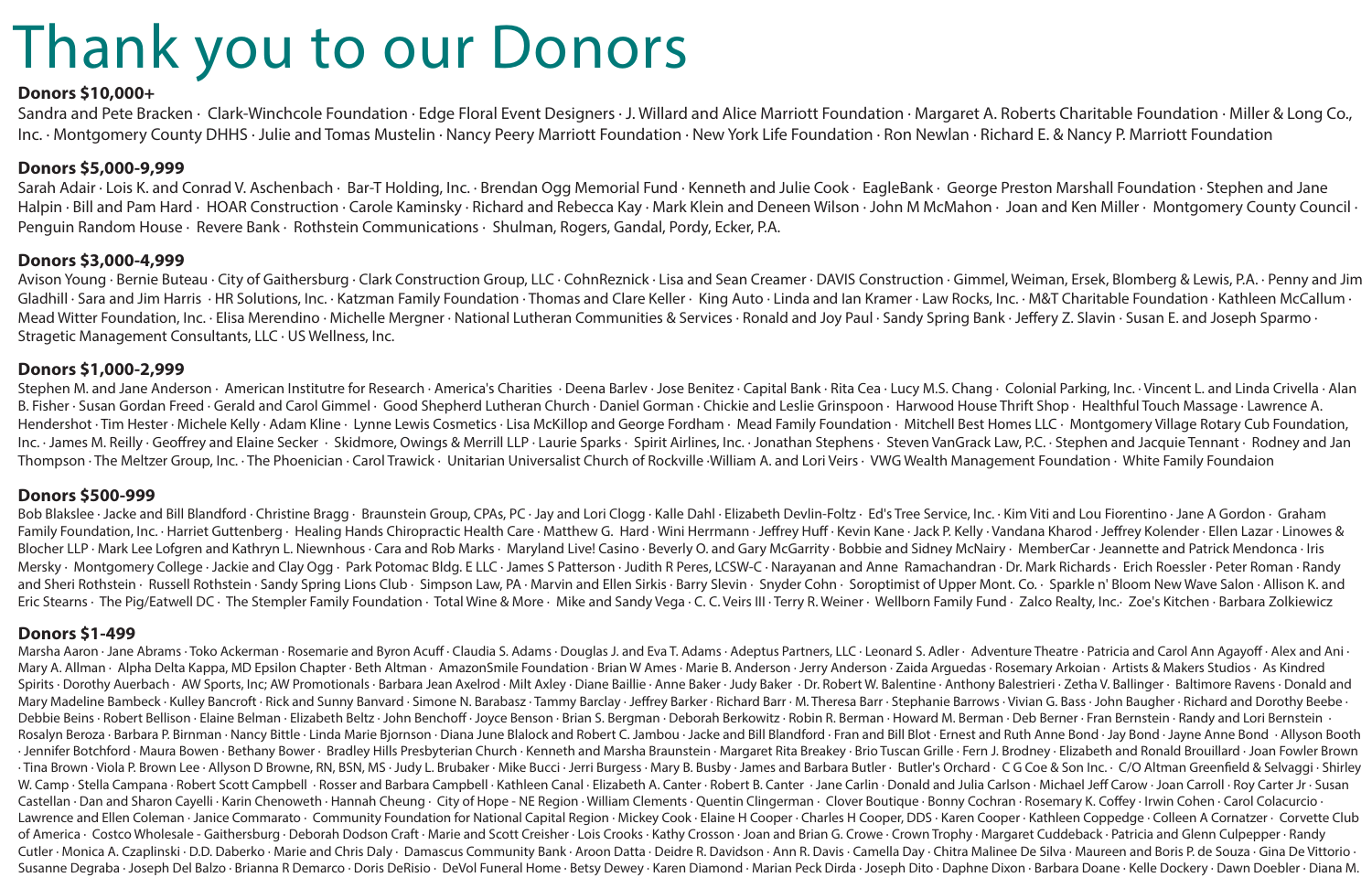#### **Donors \$1-499 (continued)**

Domingues · Don Hoffacker's Air Conditioning & Heating, Inc. · Mary A Dougherty · Dr. Thomas R. O'Brien and Dr. Lauren E. Cosgrove · Susan Drumheller · DTI · Michele Dubois · Dr. Sandra Dugoff · Betty Dunkins · Robert Dymo L. Eames · Erik Eden · Darick A Edmond · Cynthia Edwards · Lisa Edwards · Susan B. and Malcom Edwards · Patricia Einhorn · Edward Eisenstein · Elaine Robnett Moore · ElderCaring, LLC · Linda and Paul Ellington · Steven G. Emad · Anne and Jim Engel · Jody Engel · Gail and Robert Ewing · Alexandra Fairfield · Robert R. Farrar · Leona Faust · Nancy Fax · Lynn Feinberg· Carin Feldman · Eileen Feldman · Marlin and David Feldman · Nancy J. Feldma Dr. Bruce Feldman · Marie Ferquson · Nicole Ferm · James Fernandez · Dawn Ferrigno · Gordon Fields · Drs. Robert and Ellen Fields, MD · Genevieve Finn · Kelley C. Finn · Fiore Floral · Mollene and Alan Fisher · Michael F. M. Flanagan · Richard and Shirley Fletcher · Myron Fliegel · Flynn Accounting, LLC · Rochelle and Harvey Follender · Amy Fox · Nancy R. Fox · Franchise Investors LLC · Allyson Frank · Samantha Frank · Shannon Frank · Gary Franklin · Jude Eric Franklin · Scott Freedman · Toby Friedberg · Dr. Robert and Mrs. Harriet Friedman · Rich Frizzell · Joyce Fuller · Eileen and Joseph Gaffigan · Judy Gaines · James A. and Sandra L. Gallagher · Luis and Laura Gardner - Dina Garland - Barbara Garlock - Mary L. Garner - Laureen Gaston - Gator Ron's Zesty Sauces & Mixes - Jeri Gelb - Lois Geller - Kenneth Gemmell - David Gerber - Annabelle Gerendasy - Geriatric Care Counseli - Alicia Gilbert - Amy Ginsburg - Michele Giroux - Give Back Foundation - Nina Glasner - Stuart P. Glickman - Margaret M. Goergen-Rood - Ellen and Michael Gold - Jennifer Gold - Barbara Goldberg - Jewell Golden - Bruce A. Goldensohn · Alan Goldfine · Goldman, Sachs & Co. Matching Gift Program · Dr. Mervyn and Ruth Goldstein · Glenda H. Goodman · Paulette Goodman · Larry A. Gordon · William Gordon, III · Jeanine Leo Gould-Kostka · Gregory D. Sheri L. Grant · Julie Lynn Grant · Grapeseed America Bistro and Wine Bar · Diane Grauman · Great American Restaurants · Michelle Hunter Green, POA · Anita Greenberg · Ann & Harvey Greenberg · Marci Greenstein · F. Edith G Jacqueline Grenning · Michael Grimail · Shean Grossman · Bernard J. Gruszkiewicz · Clara Ann Gruszkiewicz · Noella Guay · Charles Gunn · Edward and Brigid Hagarty · Heather Hall · Paula Hall · Maureen Hanson · Judy Harley Harris · Scott Harris · Kelli Harrison · Mary and Timothy Hart · Kenneth and Anne Hartsell · John Harvey · Laurie Alban Havens · Barbara L. Hawes · Cory Hawkins · Healthy Steps · Janet G. Hecht · Patricia Heffelfinger · Ri Heilman · Bill Heneghan · Tina D Hensley · Andrew Hernandez · Christopher Heslin · Eric Hill · Douglas K. Hirsch · Jennifer Hitchcock · Marion Hoch · Mary Hocknell · Raymond Hoewing · Liza Holder · Elizabeth Holford · Darl A Hoston · Hudec Family Trust · Kimberly B. Hughes · Brian Hunt · Kevin Hunt · Sally Hunt · Marianne Hunt · Rachel Hunter · Michelle Hunter Green · Laurie Hurvitz · S. Jamesette Hutchins · Sarah Hutchins · IBM Matching Gra Innovative Business Interiors, Inc. · Corrie and Sean Jackson · Hazel T. James · Joseph James · Josephine James · Paul James · Flizabeth and Lizandro Jaramillo · Shahin Javan · Christine Jefferies · Clarice W Jefferson · J Agency · Kim Jones · Nancy C. Jones · Carol Jordan · Meredith Josephs · Joy of Motion Dance Center · JUSTGIVE · Sandra Kahn · Maria Lee Kaminski-Dinger · Hilary Kaplan · Rick Karp · Amy S. Kass · Stuart Katz · Arthur Kaufm J Kaufmann · Laura Keefe · Mark Keef · Karen Kelleher · Emil J. and Bonnie Keller · Kentlands Public Relations · Barbara L. Kerxton · Susan Kimmel · Althea M. King · Kenneth King · Michelle King · Robert King · Ann Kipper Alan Kline · Ann Kline · William Koegel · Roland and Sabine Kolbeck · Cheryl Kollin · Leta Kopp · Peter G. and Susan Kopperman · Thomas A. Korth · Janet Kossow · Julian Kossow · Larry M. and Miriam Kramer · Marc Kramer · S - Stephanie Kreps · Suzanne Krikawa · Gail Kropf · Barbara B. and John R. Krouse · David Kushner · William Lahs · Charla Lambertsen · Bill Lamir · Glory Lane · Larry G Lane · Robertson Lao and Patricia Pastorelli · Claude Katia Lathrop · Laurent and Enid Hodes Charitable Fund · Laytonsville Women's Club · Glen Lazovick · Hazel L. Leaphart · Betty Lee · Christina M. Lee · Nora Lee · Patricia Lee · Samantha Lee · Sampus Lee · Gelen Alsandy Ch Associates, Inc. · Roberta Lehrer · Marcie Leibowitz · Phyllis K. Lerner · Judith Jacobson Letendre · Bill Letzing · Andrea Levere · Debra Fried Levin · Martin Levine · Leslie Libby · Melissa Lieberman · Tamar Lieberman · · Deborah and Howard S. Lindenberg · Carolyn Lindon · Jessica Lipman · Alan Lipson · Evan Lipson · Julie Lipson · Douglas Lockwood · Carolyn Lodish · Amelia Lopez · Steve Lorberbaum · David Love · Elizabeth Lukin · Gordon Jennifer Lyons · John MacKenzie · Linda MacDermid · Verna Joy Macdonald · Virginia Macomber · Cathy Madden · Walter Malecki · Mamma Lucia Restaurants · Sally and Tom Marchessault · Kathleen Marciano · David and Diane M. Ma Leslie Y. Marks - Lori and Richard Marks - Rick Marks - Babette S. Margolies - Marie Marotta - Elizabeth Martinez - Kevin Marvell - Robert Mason - Matchbox Food Group - Bob Mathis - Carole Mattis - Lisa Max - Barbara S. Ma · Harrison B. McCawley III · John McCrohan · James T. McGinley · Shuk-Kwan McGovern · Timothy McGrath · McGuireWoods LLP · Deborah and Bruce McIndoe · Valencia McKenzie · Jeanne McLane · Marie McNamara · Marshall McNott · Jenn McRobbie · Tami McVey · David Mednick · Heather L. and James Mehigan · Evelyn C. Melander · David Mensh · Maria-Estella Merrell · Patricia and Lara Metrione · Peter Meyers and Laura Chin · Mike Michaelson · Liga Micha Annie Miller · Joyce L. Miller · Vernon and Sherry Miller, Jr. · Hazel Mingo · Robert and Marlene Mitchell · Mitchell & Best Homes · Zhenyu Mo · Wendell and Jo Ann Mohr · Britta and Nick Monaco · Anne Montgomery · Leo Mont Kimberly A. Moran · John P. Morgan · Susan D. Moran · John Morgan · Yvonne Moritz · Cheryl Morris · MOUNT LEBANON FELLOWSHIP · Janet Moyer · Donna and John Murphy · Kevin Murphy · lan Myers · Sheila R. Myers · Simon Nadler Naomi Naierman · James Nalls · Shirley Nasoff · National Alliance for Grieving Children · Tresa Nebel · Twila Neeld · Robb & Betsy Newman · Next Generation Constellations · NEXT GENERATION NETWORK · Kenneth Nickels · Jack Carolinda Nolan · Normandie Farm · Ruth Oakes · Ralph W. and Suzanne F. Offutt · Michael C. O'Grady · Peggy Okane · Jeff Olson · Betty O'Neal · Margaret O'Neill · L A O'Reilly · Nelson Ortiz · Harold Ornstein · Eduardo Ort Arthur J. Paholski · Paisano's Rockville · Pampered Nails and Day Spa · Panera Bread · Mary Parker · Robert P. Parker and Nancy Gordon · Thomas Parker, Jr. · Mina Parsont · Archana D Patel · Diane Paul · Jacqueline Paul · Joseph Pellicano · Lynn C. and Larry Pendleton · Sandy Perlstein · Sarah Petermann · David Peterson · Janis H. and Robert Peterson · Marea Petrelles · Joan E. Phalen · Karen Pierangeli · Pilgrim United Church of Christ · K Ploshnick · Carol Plummer · Laura L. Pompa · Kathy Poole · Poolesville Memorial United Methodist Church · Katherine Poore · Karen S. Portner · Potomac Pizza · Michele and Charles Potter · Shirley Y. Powell · Joseph Prescot Preston · Roslyn Price · John R. Purcell · Allan and Jeane Anne Rabil · Raffa Wealth Management · Cecilia Rajnic · Amber S. Ramsay · Stephanie Rapp · Leslye PJ Reaves · Kent Reed · Cathy and Bob Reeves · Nancy P. Regelin · Reinhalter · Tom Richards · Nancy and Joe Richardson · Kendyl Ricketts · Sharon K. Rifkin · Karen Riibner · Patricia A. Ritter · James Robeson · Mary Elizabeth Robinson · Peter Robinson · Rockville United Church · Dan and Lesley Rogers - Donald R. Rogers, Esq. - Sara Rosen - Sheri and Randy Rothstein - Carol Rouse - Royal Cup Coffee - Linda J. Ruegq - Susan Russell - Yvonne M. Russman - Frank Ryder - Safeway Fallsgrove - Barbara Safian - Be Sandelli and Ana Sosa Gutierrez · David R. Sands · Louise Saputo · Douglas and Karen Sargeant · Lynn Savacool · Anna and David Saylor · Martin P. and Jocelyn S. Schaffer · Patricia R. Schettino · Carolyn Schick · Schilling Engineering, LLC · Dan Schreibstein · Sheila Schrier · William B. Schroeder · Schumacher & Associates, Inc. · Laura Schwartz · Robert and Florence Schwartz · James J. Schweitzer · William Scott · Seasons 52 · Kathleen D. S Seek · Lucia Sekino · Emily Shacter · David Shapiro and Linda Garner · Rob Shapiro · Anu Sharman · Norman Shorb · Lawrence and Bobbi Shulman · Patricia L. Shultz · Cheryl Silver · Sue Ann Silvis · Karen Simon · Joseph and Carmine Smedira · Betsy and Steve Smith · Lynn Smith · Margie Smith · Mary Jo Smith · Shelagh Smith · Susan Smith · Steven Smith · Smith Center · Jennifer Solovey · Soltesz Associates, Inc. · Beverley Soodak · Susan Sorrel Spectrum International, Inc. · Joseph Sperling · Taylor C. Sphon · Jeffery Spieler · Samuel Spiritos · Craiq Spirka · Ruth Spodak · Maureen Squires · Catherine Stahl · Daniel and Roberta Stahl · Thomas H. Stanton · Colman Shelly Steiner · Stephen Anthony Salon · Nicolette Stearns · Stephanie Stern · Stevens Family Trust · Rebecca Ann St. John · Joan Stokes · Robyn Stone · Sharon Stout · Russell and Margaret A. Strand · Strathmore Hall Found Robert Streimer · Strosniders Hardware · Lori A. Swim · Robert Tarone · Edward Taubman · Marie Tax · Marion L. Taylor · Leah J. and Douglas R. Taynton · Adelaida Tejera · Theresa Testoni · The Atlas Performing Arts Center · The Ermi Group · The Fresh Market · The Garmond Agency, Inc · The Thirteen · The Thirteen Chamber Choir · The Wireless Center· Barbara Thompson · Marion R. Thompson · Mildred H. Thompson · Russell Thompson · Cecilia Thon Jean Threadgill · Elsie Thull · Janis V. and Lawrence V. Thurman · Rosemary Tiernan · Tricia Tigani · Carolyn B. Tilley · Roz Timberg · Elizabeth Tinling · Glen and Melanie Todd · Trader Joe's · Sherry Trahan · Todd Tunnel Turner · Judy Tyson-Kopolow · United Way of Delaware · US One Home Improvement, LLC · Holly P. Van Goor · Steven Van Grack · Lynne Vance · David Vardeman · Evelyn L. (Lynn) Viehmann and A. Daniel Corenzwit · Vika Companies Michael P. and Mary G. Vincent · Brenda von Bargen · Eric Von Vorys · Barbara Wahlbrink · Barbara A. Waite-Jaques · Julie Walker · Carol Ann Walsh · Patti Walsh · Wendy Wang · Dennis Ward · Washinton Capitals's; Kettler Ca Joshua Wasserman · John A. Waters, Jr. · Carol A. Watkins · Kenneth J Watter, CPA · John A. Waters Jr. · Wedding Wire · Ellen Weiss · Stephanie Weiss · Hanna Weissberger · Monica Welch · Anne Marie Westerbaan-Klein · Nancy Westin-Colton - Kathleen Whisner - Diane White - Douglas E. and Nora A. Whitescarver - Whitetail Resort - Wildwood Kitchen - Betty Ann Williams - Katherine J. Williams - Sylvia M. Williams-Barnes - Helen Wilmarth - Silvia Winegard · Lauri Winter · Aileen and Will Wishnow · Vickie Witkin · Renee Wolf · Robert O. Wolf · Adam Yalowitz · Dorothy J. Yarrington Jawish · Michael Youmans · Katherine E. Young · Melissa Young · Christina Yuan Kim · F Zarrett · Liss Zauharov · Cecile H. Zimmer · William Zink · Shannon Zlotnik · Phyllis J. Zumbrun and Elwood Swam · Diane L. Zutant